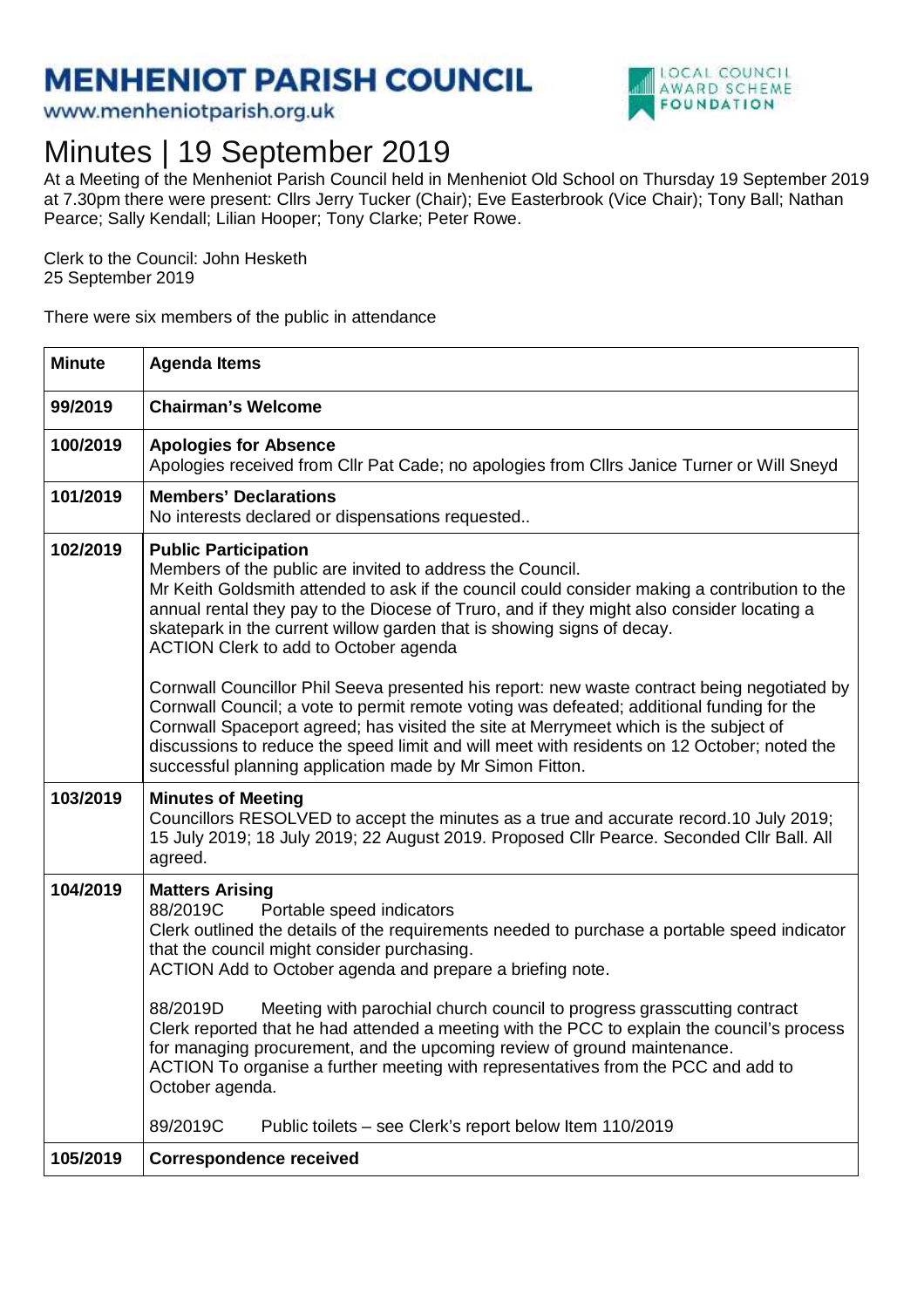|          | Letter from St John Ambulance requesting a donation. It was RESOLVED to make a<br>donation of £75. Proposed Cllr Pearce. Seconded Cllr Kendall. All agreed.                                                                                                                                                                                                                                                                                                                                                                                                                                                                                                                                                                                                                                                                                                                                                                                                                                                                                                                                |  |  |  |
|----------|--------------------------------------------------------------------------------------------------------------------------------------------------------------------------------------------------------------------------------------------------------------------------------------------------------------------------------------------------------------------------------------------------------------------------------------------------------------------------------------------------------------------------------------------------------------------------------------------------------------------------------------------------------------------------------------------------------------------------------------------------------------------------------------------------------------------------------------------------------------------------------------------------------------------------------------------------------------------------------------------------------------------------------------------------------------------------------------------|--|--|--|
| 106/2019 | <b>Planning Matters</b><br>A<br>CIIr Clarke declared an interest in this application and did not take part in the discussion or<br>voting.<br>Ref: PA19/06585<br>Location: Land West Of North Treviddo Cottage Horningtops Cornwall PL14 3PS<br>Proposal: Sand school/stables/tack room/store and access yard area on the land.<br>It was RESOLVED to support this planning application. Proposed Cllr Kendall. Seconded Cllr<br>Tucker. All agreed. In making their decision, councillors were mindful of Policy 3 of the<br>Cornwall Local Plan in relation to the scale and use of the development where its facilities<br>are provided for personal use. In examining the appropriate material considerations,<br>councillors agreed that there was no impact for this amenity.                                                                                                                                                                                                                                                                                                        |  |  |  |
|          | Ref: PA19/04546<br>Location: Minefield Cottages Menheniot<br>Proposal: Alteration and extension to convert approved garage to living accommodation with<br>first floor extension over and two storey extension to South elevation and provision of<br>detached double garage (part retrospective)<br>It was RESOLVED not to support this planning application. Proposed Cllr Clarke. Seconded<br>Cllr Rowe. All agreed. In making their decision, councillors were concerned that because this<br>development has commenced without prior consent, no construction plan had been agreed.<br>This has led to major issues with access of residents to their existing homes, noise and<br>contamination to neighbouring residents who have made complaints but without remedial<br>action being taken. Trees and hedges have been removed during the course of construction<br>to date, and the assertion by the applicant in their application that there are none on the<br>proposed site (S15) is untrue. Their removal has changed the local landscape character<br>significantly. (S15) |  |  |  |
|          | Any applications received by Cornwall Council by the time of the meeting. Information<br>B<br>only.<br>Application PA19/06926<br>Proposal Additional hotel accommodation in the form of an annexe block with alterations<br>to car park and associated works (including installation of air-conditioning plant compound)<br>and small reconfiguration of main hotel.<br>Location Premier Inn Haviland Road Liskeard Cornwall<br><b>ACTION Add to October agenda</b><br>C<br>Planning applications approved by Cornwall Council.<br>PA19/04756 APPROVED                                                                                                                                                                                                                                                                                                                                                                                                                                                                                                                                     |  |  |  |
|          | Applicant: Mr P Dinnis<br>Location: Land South Of The Oaks Pengover Green Cornwall PL14 3NH<br>Proposal: Erection of agricultural barn with associated works.<br>PA19/03480 APPROVED<br>Applicant: Mr Andrew Lord<br>Location: 1 Fourgates Menheniot Liskeard Cornwall PL14 3SR<br>Proposal: Side extension to provide a new shower room and utility/bike room.                                                                                                                                                                                                                                                                                                                                                                                                                                                                                                                                                                                                                                                                                                                            |  |  |  |
|          | Ref PA19/04845 APPROVED<br>Location: 1-8 William Laundry Close Menheniot Liskeard Cornwall PL14 3XL<br>Proposal: Replacement of timber basements windows with PVCu units and timber door with<br>PVCu unit.                                                                                                                                                                                                                                                                                                                                                                                                                                                                                                                                                                                                                                                                                                                                                                                                                                                                                |  |  |  |
|          | PA19/04163 APPROVED<br>Applicant: Mr Simon Fitton<br>Location: Crossways Menheniot Liskeard Cornwall PL14 3RF                                                                                                                                                                                                                                                                                                                                                                                                                                                                                                                                                                                                                                                                                                                                                                                                                                                                                                                                                                              |  |  |  |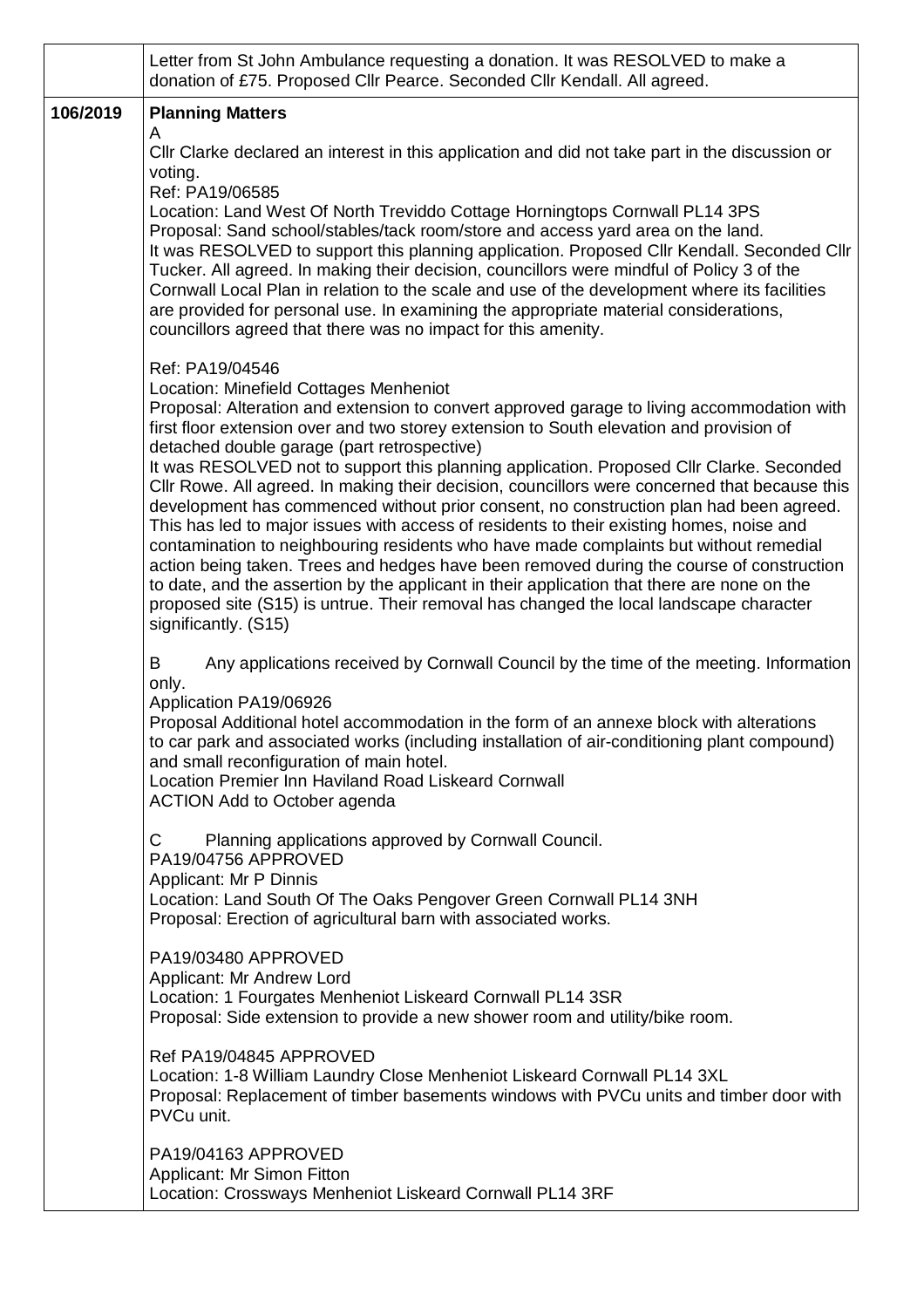|          | Proposal: Change of use of land for the stationing of a mobile home to be residentially<br>occupied, resulting in the retention of the existing mobile home, justified by, and to be<br>occupied in conjunction with the existing land rover engineering business                                                                                                                                                                                                                                                                                                                                                                                                                                                                                                                    |                                                    |                                                                                  |           |               |  |  |
|----------|--------------------------------------------------------------------------------------------------------------------------------------------------------------------------------------------------------------------------------------------------------------------------------------------------------------------------------------------------------------------------------------------------------------------------------------------------------------------------------------------------------------------------------------------------------------------------------------------------------------------------------------------------------------------------------------------------------------------------------------------------------------------------------------|----------------------------------------------------|----------------------------------------------------------------------------------|-----------|---------------|--|--|
|          | D<br>Information only. None.                                                                                                                                                                                                                                                                                                                                                                                                                                                                                                                                                                                                                                                                                                                                                         |                                                    | Planning applications refused by Cornwall Council or withdrawn by the applicant. |           |               |  |  |
| 107/2019 | <b>Financial Matters</b><br>It was RESOLVED to approved the schedule and agree payment. Proposed Cllr<br>A<br>Pearce. Seconded Cllr Rowe. All agreed.                                                                                                                                                                                                                                                                                                                                                                                                                                                                                                                                                                                                                                |                                                    |                                                                                  |           |               |  |  |
|          | <b>Date</b>                                                                                                                                                                                                                                                                                                                                                                                                                                                                                                                                                                                                                                                                                                                                                                          | Payee                                              | <b>Description</b>                                                               | CQ        | £             |  |  |
|          | 26/07/2019                                                                                                                                                                                                                                                                                                                                                                                                                                                                                                                                                                                                                                                                                                                                                                           | <b>Rob Craig</b>                                   | <b>Ground maintenance</b>                                                        | 1901      | 430.00        |  |  |
|          | 05/08/2019                                                                                                                                                                                                                                                                                                                                                                                                                                                                                                                                                                                                                                                                                                                                                                           | <b>Mike Gill</b>                                   | <b>Playground repairs</b>                                                        | 1902      | 94.00         |  |  |
|          | 22/08/2019                                                                                                                                                                                                                                                                                                                                                                                                                                                                                                                                                                                                                                                                                                                                                                           | <b>Menheniot Old School</b>                        | <b>Venue Hire</b>                                                                | 1903      | 156.00        |  |  |
|          | 22/08/2019                                                                                                                                                                                                                                                                                                                                                                                                                                                                                                                                                                                                                                                                                                                                                                           | <b>Richard Dawe</b>                                | <b>Gym Repair</b>                                                                | 1904      | 200.00        |  |  |
|          | 22/08/2019                                                                                                                                                                                                                                                                                                                                                                                                                                                                                                                                                                                                                                                                                                                                                                           | <b>PKF Littlejohn</b>                              | <b>Annual audit</b>                                                              | 1905      | 240.00        |  |  |
|          | 22/08/2019                                                                                                                                                                                                                                                                                                                                                                                                                                                                                                                                                                                                                                                                                                                                                                           | John Hesketh                                       | <b>Salary</b>                                                                    | 1906      | 811.80        |  |  |
|          | 22/08/2019                                                                                                                                                                                                                                                                                                                                                                                                                                                                                                                                                                                                                                                                                                                                                                           | <b>HMRC</b>                                        | <b>PAYE</b>                                                                      | 1907      | 141.00        |  |  |
|          | 02/09/2019                                                                                                                                                                                                                                                                                                                                                                                                                                                                                                                                                                                                                                                                                                                                                                           | <b>Rob Craig</b>                                   | <b>Ground maintenance</b>                                                        | 1908      | 610.00        |  |  |
|          | 19/09/2019                                                                                                                                                                                                                                                                                                                                                                                                                                                                                                                                                                                                                                                                                                                                                                           | Rob Craig                                          | Ground maintenance                                                               | 1909      | 590.00        |  |  |
|          | 27/09/2019                                                                                                                                                                                                                                                                                                                                                                                                                                                                                                                                                                                                                                                                                                                                                                           | <b>HMRC</b>                                        | <b>PAYE</b>                                                                      | 1910      | 66.40         |  |  |
|          | 27/09/2019                                                                                                                                                                                                                                                                                                                                                                                                                                                                                                                                                                                                                                                                                                                                                                           | John Hesketh                                       | Salary                                                                           | 1911      | 512.35<br>£   |  |  |
|          | All cheque payments today                                                                                                                                                                                                                                                                                                                                                                                                                                                                                                                                                                                                                                                                                                                                                            |                                                    |                                                                                  |           | £<br>3,421.55 |  |  |
|          | Direct Bank Payment & Receipts. For information.<br>B                                                                                                                                                                                                                                                                                                                                                                                                                                                                                                                                                                                                                                                                                                                                |                                                    |                                                                                  |           |               |  |  |
|          |                                                                                                                                                                                                                                                                                                                                                                                                                                                                                                                                                                                                                                                                                                                                                                                      | <b>Bank Payments Schedule including Debit Card</b> |                                                                                  |           |               |  |  |
|          | <b>Date</b>                                                                                                                                                                                                                                                                                                                                                                                                                                                                                                                                                                                                                                                                                                                                                                          | Payee                                              | <b>Description</b>                                                               | Pay       | £             |  |  |
|          | 01/08/2019                                                                                                                                                                                                                                                                                                                                                                                                                                                                                                                                                                                                                                                                                                                                                                           | South West Water                                   | Water allotments                                                                 | DD        | 20.57         |  |  |
|          | 01/08/2019                                                                                                                                                                                                                                                                                                                                                                                                                                                                                                                                                                                                                                                                                                                                                                           | South West Water                                   | Water toilets                                                                    | <b>DD</b> | 240.15        |  |  |
|          |                                                                                                                                                                                                                                                                                                                                                                                                                                                                                                                                                                                                                                                                                                                                                                                      |                                                    |                                                                                  |           |               |  |  |
|          |                                                                                                                                                                                                                                                                                                                                                                                                                                                                                                                                                                                                                                                                                                                                                                                      |                                                    |                                                                                  |           | £<br>260.72   |  |  |
|          |                                                                                                                                                                                                                                                                                                                                                                                                                                                                                                                                                                                                                                                                                                                                                                                      |                                                    |                                                                                  |           |               |  |  |
|          | <b>Bank Receipts Schedule</b>                                                                                                                                                                                                                                                                                                                                                                                                                                                                                                                                                                                                                                                                                                                                                        |                                                    |                                                                                  |           |               |  |  |
|          | <b>Date</b>                                                                                                                                                                                                                                                                                                                                                                                                                                                                                                                                                                                                                                                                                                                                                                          | Payer                                              | <b>Description</b>                                                               |           | £             |  |  |
|          | 09/08/2019                                                                                                                                                                                                                                                                                                                                                                                                                                                                                                                                                                                                                                                                                                                                                                           | Lloyds Bank                                        | Interest                                                                         |           | 1.12          |  |  |
|          | 31/08/2019                                                                                                                                                                                                                                                                                                                                                                                                                                                                                                                                                                                                                                                                                                                                                                           | <b>Cornwall Council</b>                            | Interest                                                                         |           | 41.85         |  |  |
|          |                                                                                                                                                                                                                                                                                                                                                                                                                                                                                                                                                                                                                                                                                                                                                                                      |                                                    |                                                                                  |           |               |  |  |
|          | All bank receipts this period                                                                                                                                                                                                                                                                                                                                                                                                                                                                                                                                                                                                                                                                                                                                                        |                                                    |                                                                                  |           | £<br>42.97    |  |  |
|          | <b>Bank Reconciliation.</b><br>С<br>At the close of business on 31 August 2019, the parish council showed a balance of<br>£87,107.42 in its accounts.                                                                                                                                                                                                                                                                                                                                                                                                                                                                                                                                                                                                                                |                                                    |                                                                                  |           |               |  |  |
|          | Cllr Pearce reviewed a sample of bank payments from the previous month<br>D                                                                                                                                                                                                                                                                                                                                                                                                                                                                                                                                                                                                                                                                                                          |                                                    |                                                                                  |           |               |  |  |
|          | E<br>Request for donation of £100 from Menheniot Scouts as contribution to Christmas<br>carol service. It was RESOLVED to make a donation of £100. Proposed Cllr Tucker.<br>Seconded Cllr Easterbrook. All agreed.                                                                                                                                                                                                                                                                                                                                                                                                                                                                                                                                                                   |                                                    |                                                                                  |           |               |  |  |
| 108/2019 | <b>Councillors' Reports</b><br><b>Cllr Tony Clarke</b><br>A<br>Reported on the recent training in Environmental Nuisance he attended. Trained councillors<br>and staff may now make reports of littering, dog fouling and fly tipping direct to Cornwall<br>Council using a system of report cards. The card notes essential details that will enable<br>Cornwall Council officers to follow up incidents and decide on appropriate action. Councillors<br>supported the scheme and agreed that reports should initially be passed through the Clerk<br>so that they could be logged, scanned and passed onto Cornwall Council.<br>The Chair thanked Cllr Clarke for attending and on behalf of all councillors, for all his work in<br>maintaining the equipment in the playground. |                                                    |                                                                                  |           |               |  |  |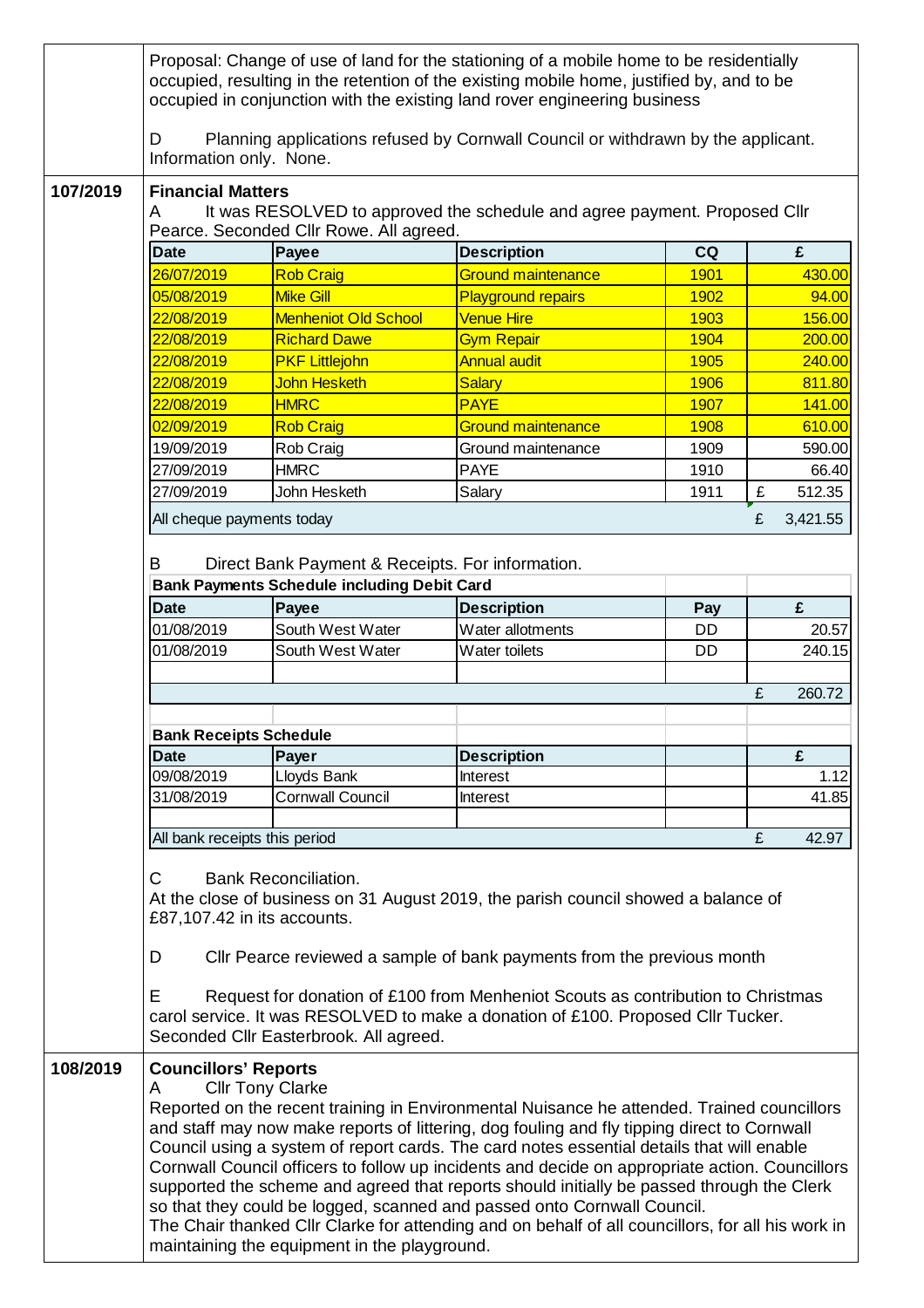|          | <b>Cllr Tony Ball</b><br>B<br>Report on the latest meeting of the Pengover Green & Merrymeet Residents Association<br>meeting held 5 September 2019. They had discussed the issue of speeding vehicles by the<br>Merrymeet/Pengover Green junction; illegal parking in the layby adjacent to the junction;<br>location of the new defibrillator; new posts that have been replaced in the playpark.                                                                                                                                                                                                                                                                  |
|----------|----------------------------------------------------------------------------------------------------------------------------------------------------------------------------------------------------------------------------------------------------------------------------------------------------------------------------------------------------------------------------------------------------------------------------------------------------------------------------------------------------------------------------------------------------------------------------------------------------------------------------------------------------------------------|
| 109/2019 | <b>Chair's Agenda Items</b><br>Neighbourhood Development Plan. Progress report.<br>A<br>Steve Foster, project manager for the NDP attended to report directly on progress towards<br>publishing the draft plan. The consultation on the draft will begin in October and last for six<br>weeks; a leaflet would be distributed to every household; three drop-in sessions where<br>residents can comment and ask questions are planned; volunteers are needed to staff these<br>session. The plan may be viewed on the council's website. It was RESOLVED to approve<br>the draft plan for consultation. Proposed Cllr Clarke. Seconded Cllr Easterbrook. All agreed. |
|          | B<br><b>Community Governance Review</b><br>The Electoral Review Panel will be meeting at the public hall in Liskeard on 23 September<br>2019. The Chair, Vice Chair and Clerk will attend to present a summary of this council's<br>submission and deliver a commentary on Liskeard Town Council's submission. The meeting<br>is open to everyone, and has been promoted via the parish council's Newsletter.                                                                                                                                                                                                                                                        |
|          | C<br><b>BT Telephone Kiosk</b><br>Councillors discussed emails they had received and discussed the options offered by BT. It<br>was RESOLVED to object to BT's proposal to disconnect the telephone and remove the<br>kiosk. If this is not acceptable, councillors agreed to adopt the kiosk. Proposed Cllr Kendall.<br>Seconded Cllr Hooper. All agreed.                                                                                                                                                                                                                                                                                                           |
|          | Refurbishment of public toilets East Road<br>D<br>Councillors examined the quotation from Pride Building & Property Services and RESOLVED<br>to accept it. Proposed Cllr Kendall. Seconded Cllr Pearce. All agreed. They then went on to<br>agree a job description and rate of pay for the new toilet cleaner. It was RESOLVED TO<br>accept the description and agree that the Living Wage of £9.00 per hour be paid. Proposed<br>Cllr Tucker. Seconded Cllr Ball. All agreed.<br>ACTION Clerk to inform contractor and advertise for a new cleaner.                                                                                                                |
|          | Е<br>Refunds from Parish Plan Group<br>The council has received a cheque for £171.45 as funds remaining from work carried on the<br>village green. Cllr Easterbrook proposed that the funding be used as a contribution towards<br>replanting and maintenance of the raised beds on the green. Proposed Cllr Hooper.<br>Seconded Cllr Easterbrook. All agreed.<br>ACTION Clerk to advertise for volunteers to take this proposal forward and add to October<br>agenda.                                                                                                                                                                                               |
| 110/2019 | <b>Clerk's Report</b><br>Engagement & Media Policy<br>A<br>Clerk has examined feedback from the recent We are Menheniot survey and has drafted a<br>policy and action plan to improve this council's engagement. It was RESOLVED to accept<br>both documents. Proposed Cllr Tucker. Seconded Cllr Easterbrook. All agreed.<br>ACTION Clerk to agree priorities in the action plan and bring costings to the October<br>meeting.                                                                                                                                                                                                                                      |
|          | <b>Standing Orders</b><br>B<br>The Cornwall Association of Local Councils has circulated a new model set of Standing<br>Orders that reflect changes in legislation and current best practice. It was RESOLVED to<br>accept the new orders. Proposed Cllr Easterbrook. Seconded Cllr Tucker. All agreed.                                                                                                                                                                                                                                                                                                                                                              |
| 111/2019 | <b>Closed Session</b><br>PUBLIC BODIES (ADMISSION TO MEETINGS) ACT 1960<br>Pursuant to Section 1(2) of the Public Bodies (admission to meetings) Act 1960 and having<br>regard to the confidential nature of the business to be discussed, the Press and Public be<br>excluded from the meeting for the following item of Business.                                                                                                                                                                                                                                                                                                                                  |